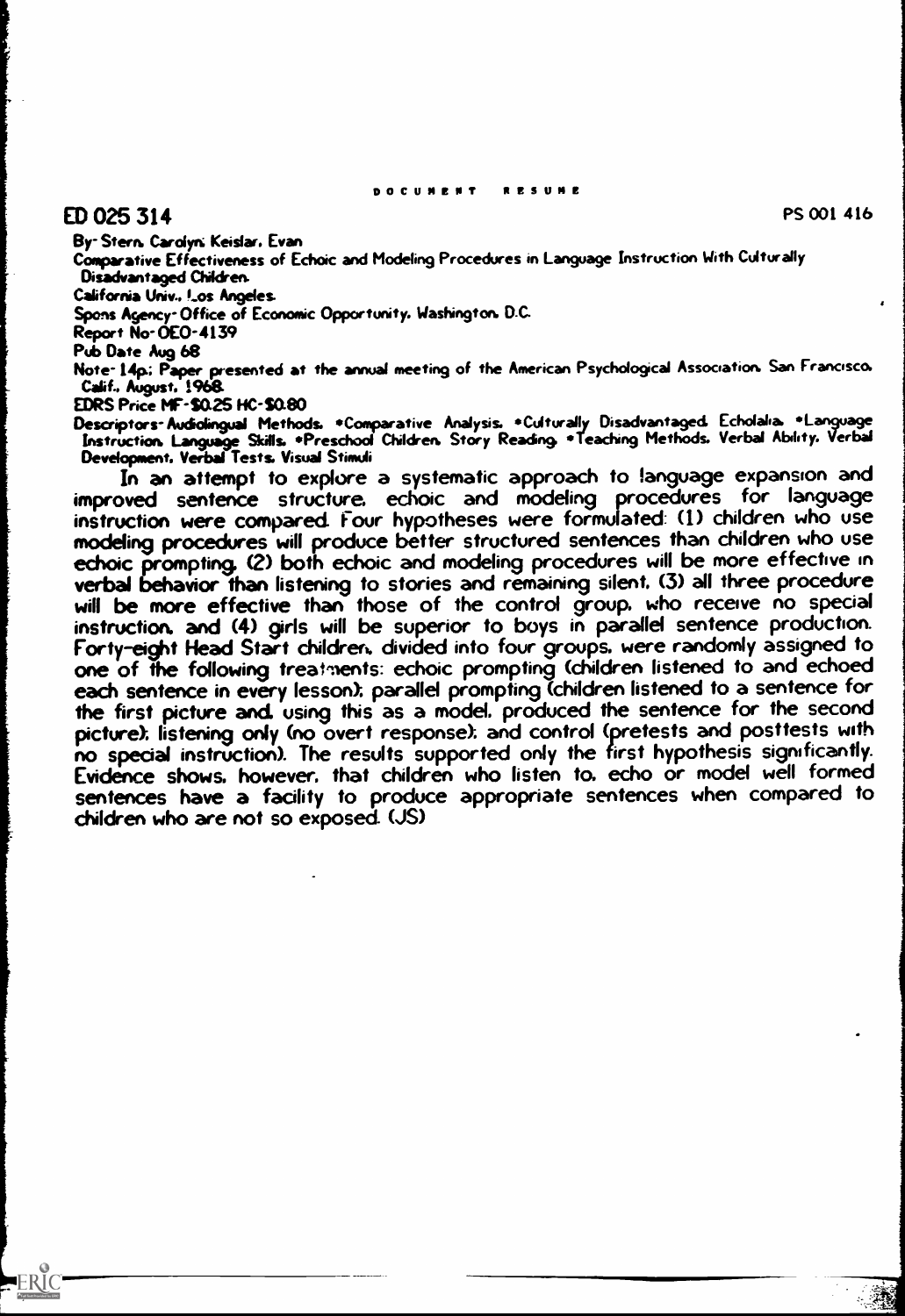### **U. 5. DEPARTMENT OF HEALTH, EDUCATION & WELFARE** OFFICE OF EDUCATION

THIS DOCUMENT HAS BEEN REPRODUCED EXACTLY AS RECEIVED FROM THE<br>PERSON OR ORGANIZATION ORIGINATING IT. POINTS OF VIEW OR OPINIONS E DOZ5314 STATED DO NOT NECESSARILY REPRESENT OFFICIAL OFFICE OF EDUCATION POSITION OR POLICY.

COMPARATIVE EFFECTIVENESS OF ECHOIC AND MODELING PROCEDURES IN LANGUAGE INSTRUCTION WITH CULTURALLY DISADVANTAGED CHILDREN<sup>1</sup>

> Carolyn Stern and Evan Keislar University of California, Los Angeles

 $\bullet$  is a set of  $\bullet$ 

**RESERVANCE** 

 $\frac{1}{2}$ 

ERIC

'Paper presented at the Annual Meeting of the American Psychological Association, San Fra carried out Contract No . 4139., San Francisco, August 1968. The work reported herein was with the support of the U.S. Office of Economic Opportunity,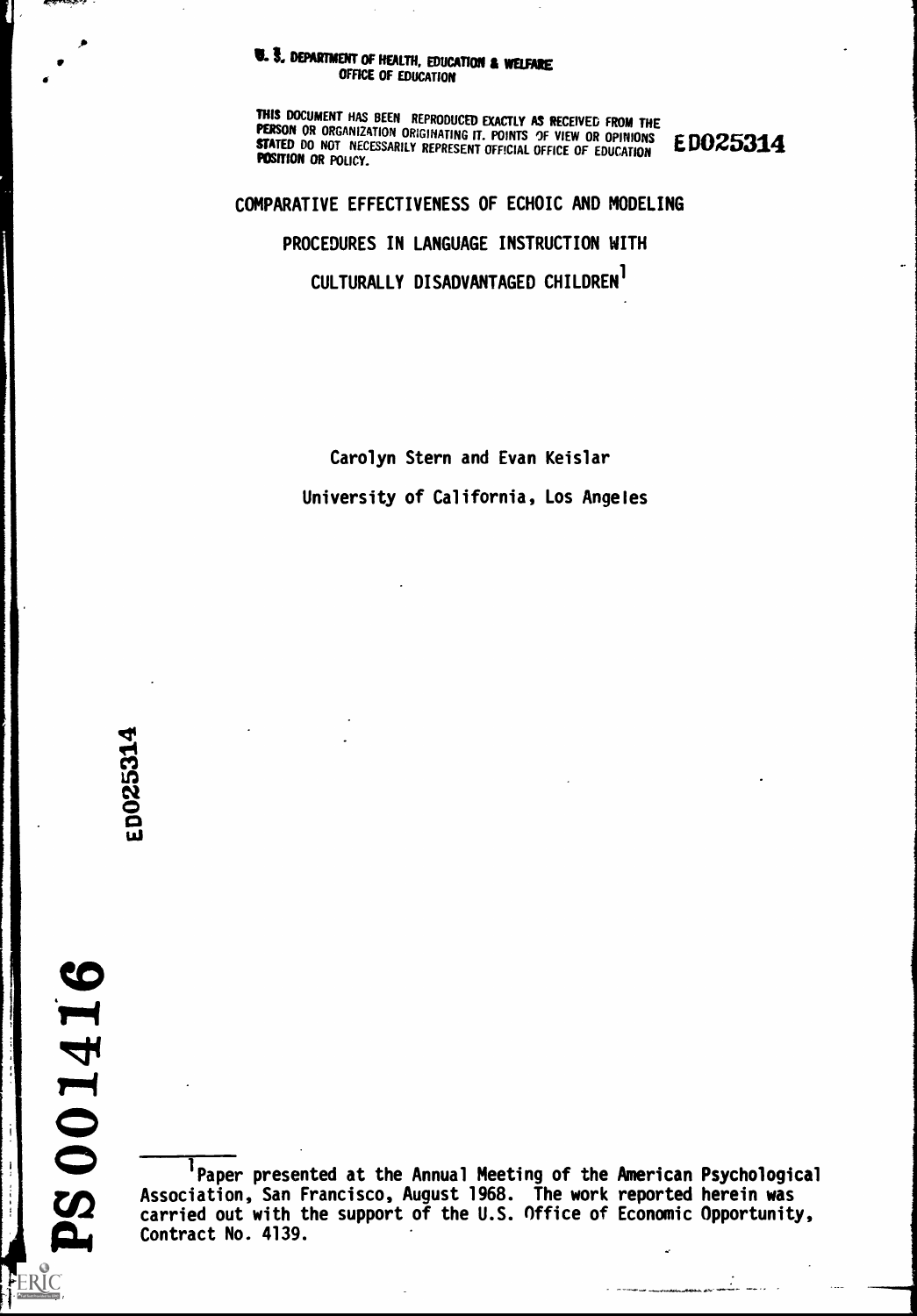#### Abstract

The comparative effectiveness of echoic and modeling procedures for language instruction was investigated with 48 Head Start children, randomly assigned to the following treatments: echoic prompting (children listened to and echoed each sentence in every lessor.); parallel prompting (children listened to a sentence for the first picture and, using this as a model, produced the sentence for the second); listening only (no overt speaking response required); and control (pre- and posttests with no special instruction).

All children were presented with the same materials: 6 stories, each consisting of a maximum of 20 pairs of pictures for which parallel sentence constructions were possible. Different pairs of pictures, not sequenced to form a story, were used in the criterion test.

The hypothesis that children required to produce sentences by modeling would be superior in producing sentences in a similar situation was supported ( $p < .001$ ). Furthermore, the group which echoed each sentence did not do as well as the group which only listened to all the stories.

ERIC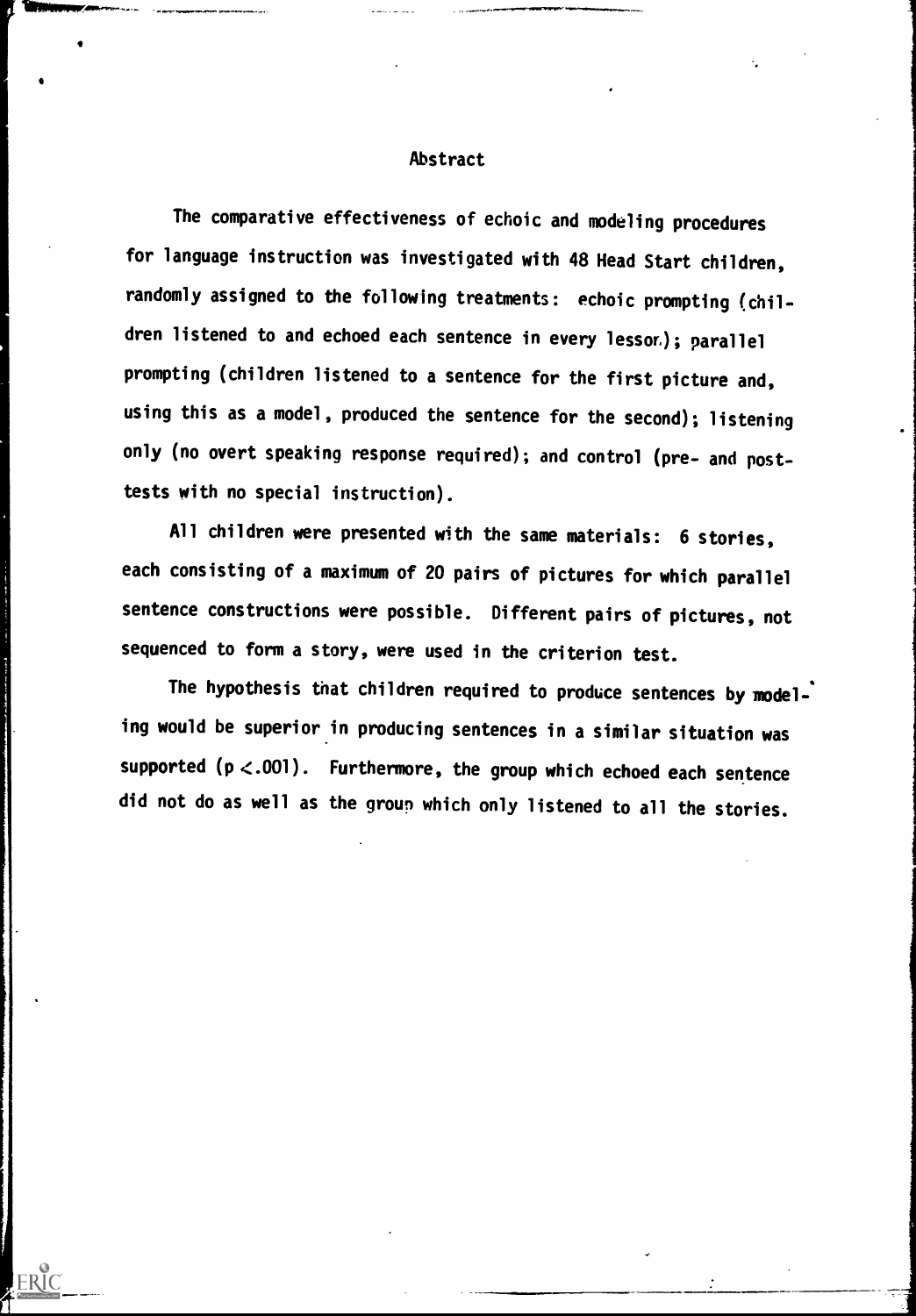# Comparative Effectiveness of Echoic and Modeling Procedures in Language Instruction with Culturally-disadvantaged Children'

Carolyn Stern and Evan Keislar University of California, Los Angeles

A wide variety of investigations have clearly demonstrated that the performance of children from socioeconomically disadvantaged homes is significantly below that of middle class children. Lesser, Fifer, and Clark (1965) found differences at the .001 level in four basic mental abilities (numerical, verbal, reasoning, and space) not only in terms of social class but also with four ethnic groups. These findings were supported in a replication study by Stodolsky and Lesser (1967), as well as in the comprehensive national report edited by Coleman (1966). Since the type of mental functioning most closely related to academic achievement relies so highly upon language ability, other studies which demonstrate important differences in this specific area (Anastasi and D'Angelo, 1952; Beckey, 1942; Bernstein, 1960 and 1964; Irwin, 1948; Loban, 1963; Templin, 1957; and Thomas, 1962) are particularly relevant. Without exception, the evidence is that disadvantaged children do not have language facility comparable to that of the middle class child.

Deutsch (1965), describing the language environment which characterizes the impoverished home, notes the paucity of verbal interaction and adult language feedback, and particularly the tendency to use incomplete and

1 The research reported here was supported by the Office of Economic Opportunity Contract Number 4139, Summer 1967.

ERIC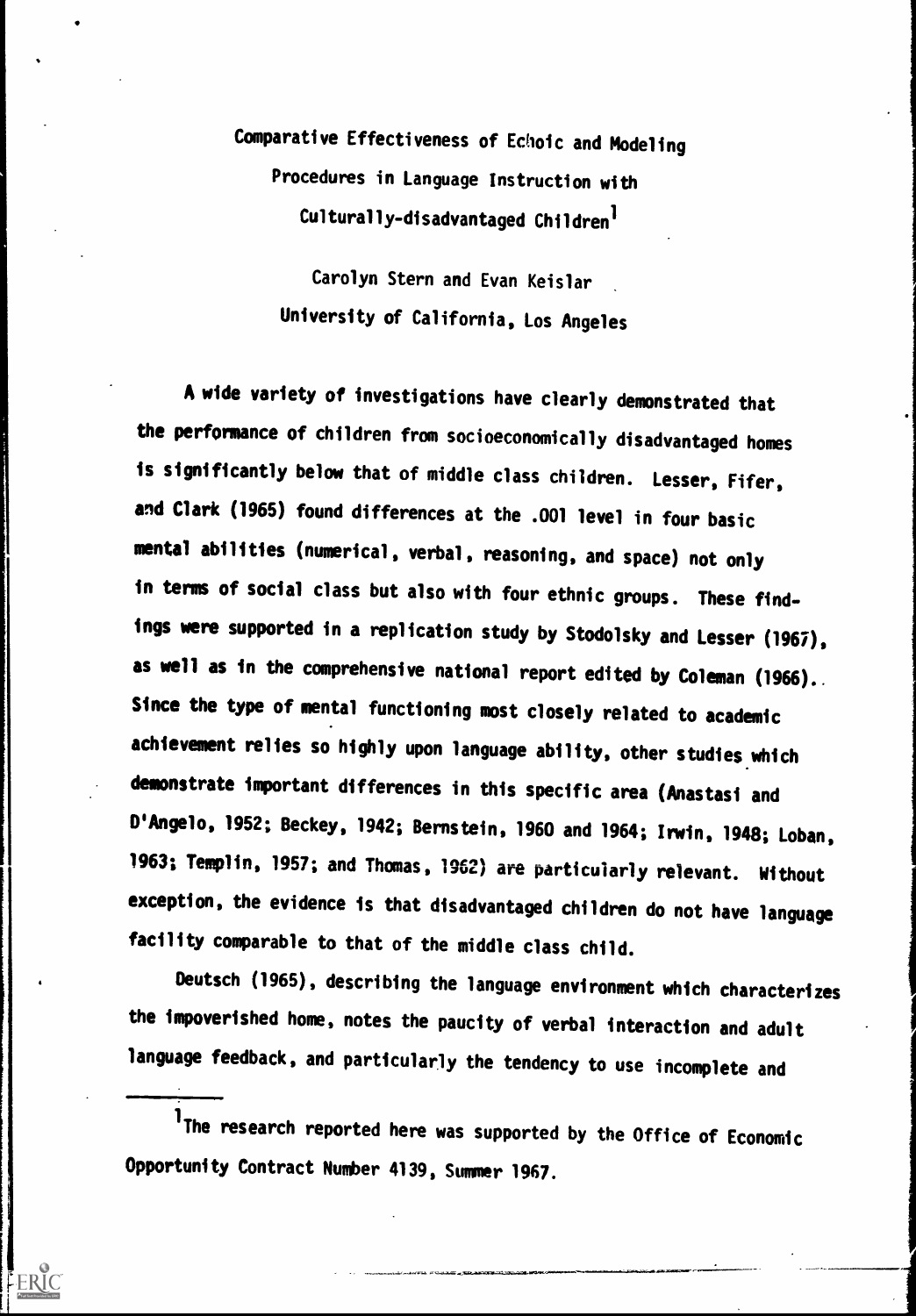ungrammatical sentences. It has been argued by some linguists and sociologists that dialect differences do not necessarily represent deficiencies. However, as Cazden (1966) has effectively pointed out, nonstandard speech, per se, does militate against the attainment of vocational and status goals in the dominant middle class culture. In addition, while the evidence on this point is not quite so clear, it has been hypothesized that restricted language is closely related to impaired cognitive functioning (e.g. Ausubel, 1964). Joan Gussow (1965), after a thoughtful consideration of the problem, concludes that "if the language forms of these populations...are inadequate to the abstract conceptual demands of...complex intellectual disciplines, we have no choice but to intensify our efforts at language modifications."

This view is evident in the pervasive efforts to remediate language deficiencies which characterize all compensatory or intervention programs, at all grade levels. The techniques advocated range from drill type programs such as that of Bereiter and Engelmann (1966) to loosely structured enrichment-experience approaches. The purpose of the present study is to explore a systematic approach to language expansion and improved sentence production which falls somewhere between these extremes. The experimental design provides a comparison of alternative instructional procedures with the same set of materials.

Several related hypotheses were tested:

 $\mathcal{I}$ 

1) Young children who have been taught to describe pictures through the use of a parallel prompting technique will produce better sentences to new pictures than children who are given the exact utterances to use for both sets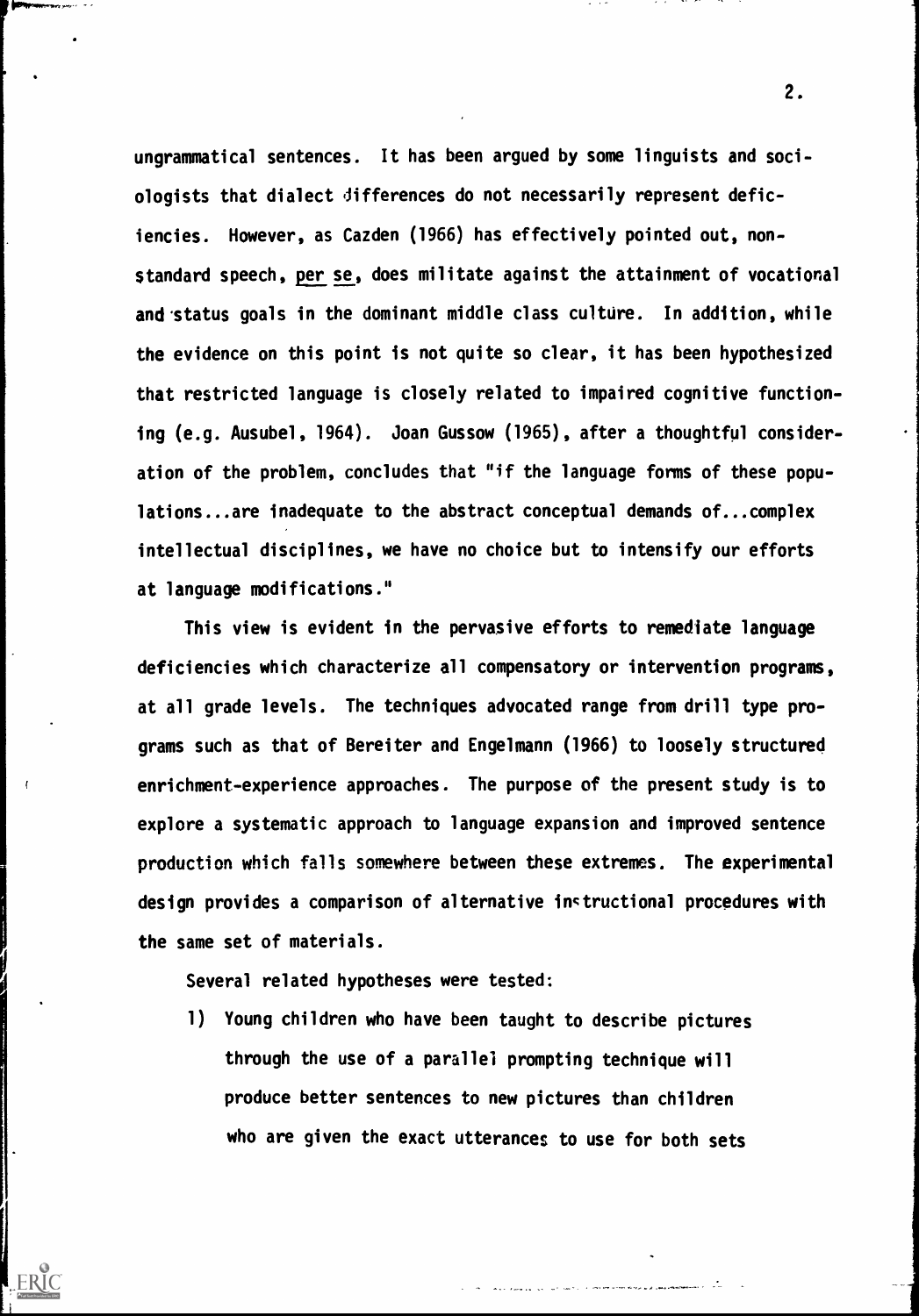of pictures (echoic prompting) in the instructional program.

- 2) Both of these procedures are more effective in producing desired changes in verbal behavior than that of listening to stories, with the same sequence of pictures, without speaking.
- 3) All three of these techniques (echoic prompting, parallel prompting, and listening without responding) will show significant improvement over a control group which receives no special instruction.
- 4) Across all groups, girls will be superior to boys in parallel sentence production.

#### Method

#### Subjects

 $\mathbb{R}^2$  .

ERIC

In two Head Start sites, all children between four and five years of age were randomly assigned to one of four treatments. This provided approximately 12 children per group. All the children in the study were Negro children from one of the most depressed areas of Los Angeles County. Table 1 presents the average chronological and mental ages and the I.Q. for each group.

#### Instructional Program

The instructional program consisted of six stories recorded on magnetic tape, accompanied by a sequence of paired pictures which illustrated the spoken commentary. The pictures were black-and-white line drawings on regular manuscript sheets, each encased in a plastic protector, and formed into booklets with one-inch rings. (See Appendix A for script and Appendix B for pictures.)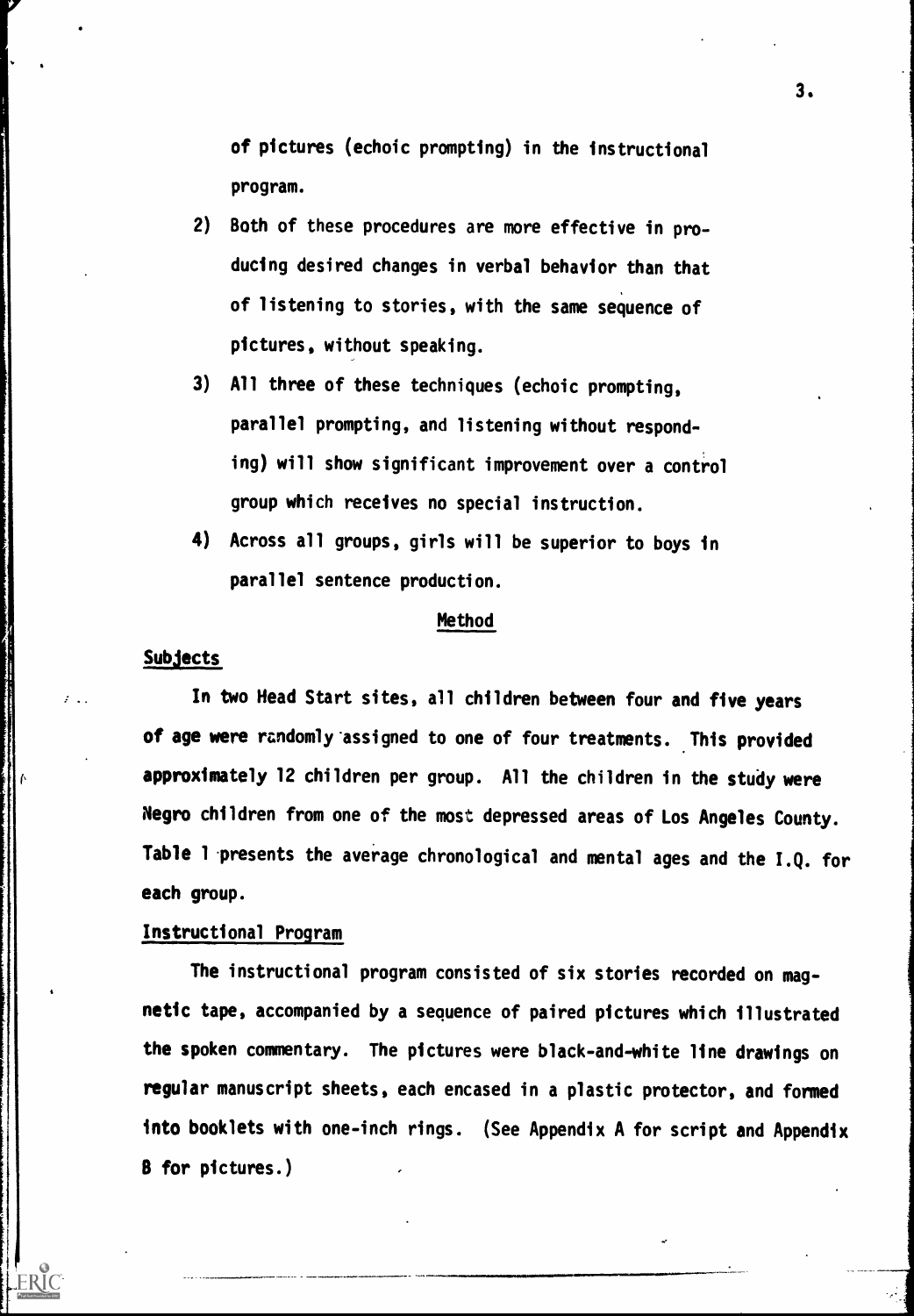#### Experimental Treatments

For Treatment 1, the taped commentary provided the appropriate sentence for the first picture and the children were asked to echo this sentence; then the sentence for the second picture was presented and echoed. The treatment consisted of listening to and then echoing each sentence throughout the program.

In Treatment 2, the children heard and echoed the commentary for the first picture. They were then asked to produce the sentence for the second picture, using the first sentence as a model. To balance the number of exposures to the sentences, the procedure was repeated, with the commentary given for the second picture and the child requested to produce the sentence which had previously been given with the first picture. In this way, all children heard the same sentences for all the pictures in the parallel stories, and were exposed to the same number of utterances.

Treatment 3 consisted of listening to all the paired statements, without being required to produce an overt speaking response.

Treatment 4 was a control group which received pre- and posttesting, but no exposure to the stories. They were, however, attending an enriched Head Start program.

On the first two or three days, all the children in the age group specified were given the criterion tests (see below). The program was then administered over a 16-day period, with each presentation lasting about 12 minutes. On the first day an introductory story, to familiarize the children with the procedure and the names of the continuing characters, was given to all children. For the second to sixth days, a new story was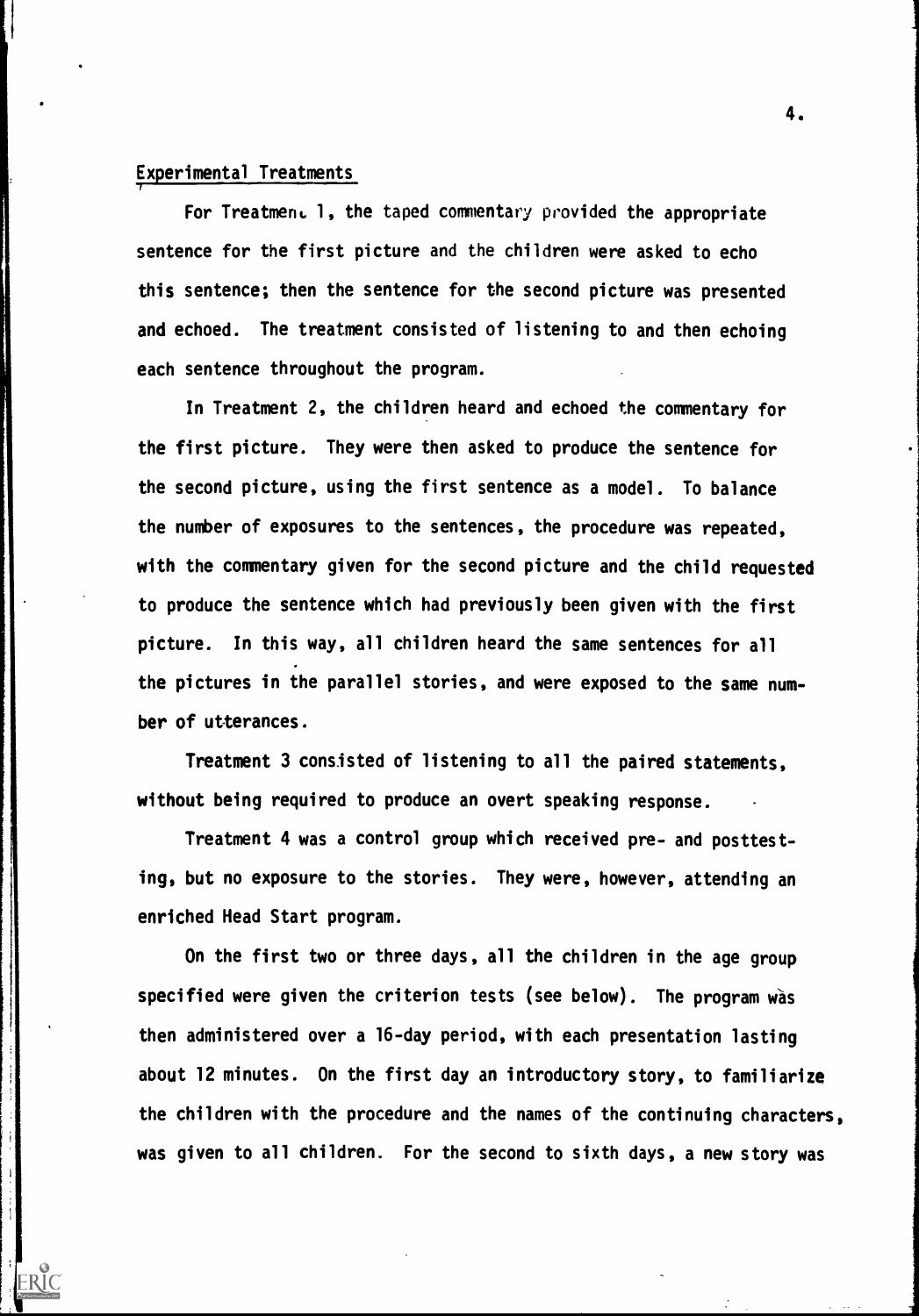presented each day. These five stories were repeated, in the same order, for the next ten days.

The examiner presented the materials to groups of three or four children, holding up the picture while the tape recorder presented the commentary.

#### Criterion Tests

4141)

1211

All children were given the Peabody Picture Vocabulary Test to provide a pre- and posttest standardized measure of verbal ability. In addition, the Expressive,Vocabulary Inventory and the Echoic Response Inventory for Children, developed at UCLA to provide more adequate measures of verbal ability for this population, where administered.

The specific criterion for the parallel sentence training was a test consisting of 15 items, each of which presented a pair of pictures with a sentence given for the first picture and the child expected to produce, by modeling, the sentence for the second. (See Appendix C for test items.) A score of 86 points, based on one point for each grammatical construciion which was the same as in the modeled sentence, was possible.

#### Results

Table 1 presents the means and standard deviations for all groups on

Insert Table 1 about here

the pre- and posttest measures. Although the children were randomly assigned to treatment groups, the small number of cases produced several inequitites  $\boldsymbol{\Omega}$ among the groups. For instance, the Control group was, on the average, several months older than the other groups, and also more mature in terms of mental age. However, none of the between-group differences in pretest mean scores was

 $5.$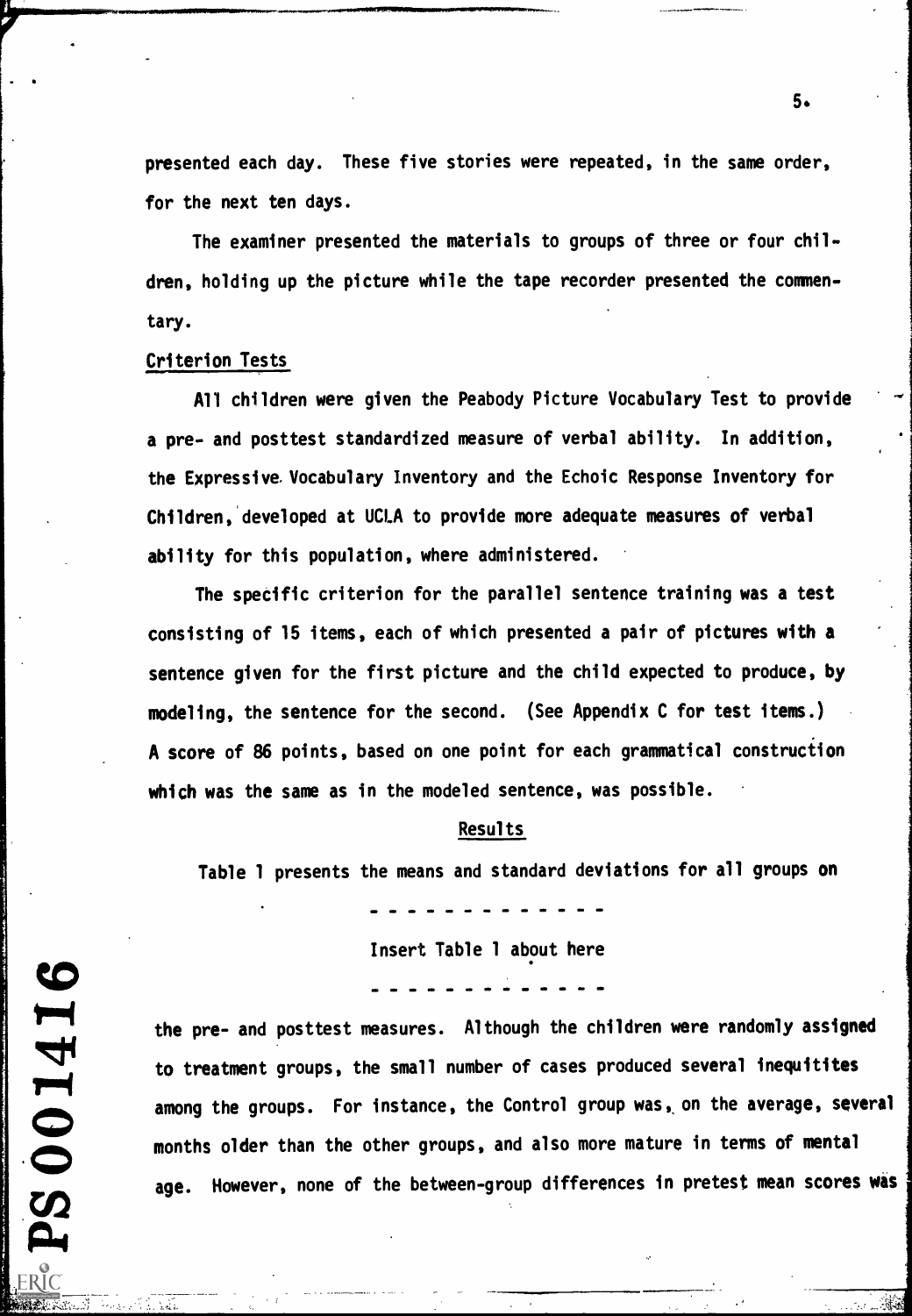large enough to be statistically reliable.

Looking at the within-group scsres on the criterion measure, it can be observed that all groups showed raw score gains between pre- and posttesting; it is of particular interest to note that the order of this gain for the parallel prompting and listening groups (9.6 and 10.2, respectively) was more than twice that of the echoic prompting and control groups (4.5 and 3.8 respectively).

The hypothesis that the parallel prompting procedure would be superior to the echoic prompting was supported (t = 2.20, df 1/18, p <.05). However, when an analysis of variance over all treatments is computed, using pretest score as covariate, the difference between these two groups is dissipated  $(F = 1.69, df = 3/37)$ .

To test for differences in performance attributable to sex, the scores of boys and girls across treatments but exclusive of Control were compared. As was predicted, girls received higher scores than boys on the pretest (49.8 compared to 43.8) but, contrary to expectation, gained far less from training (4.7 vs 14.1) and scored 3.4 points lower than the boys on the final criterion test. When these scores are adjusted for initial performance, the mean score for the boys is 7.2 points higher than the girls. While these differences are not statistically significant, they lead to some doubt of the widely-accepted belief that girls excel over boys in the learning of verbal skills. t

## **Discussion**

In general, this study suffers from the short period of time over which the instructional program was administered. It is obviously too much to expect that a three-week program will produce important changes in language

ERIC

 $\tau=1$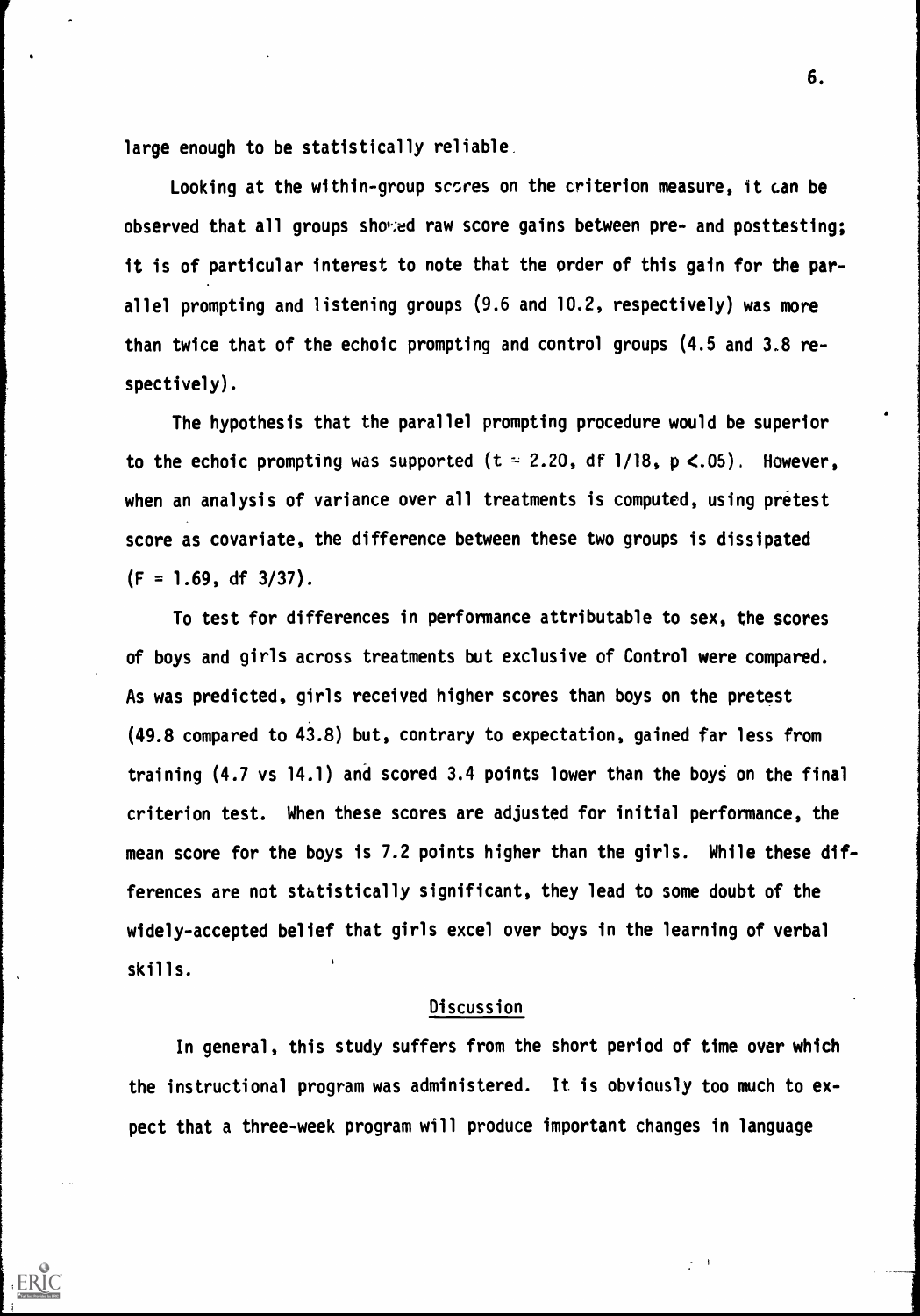patterns which have been established over four or five years. Another problem was the fact that the study was carried out in summer Head Start classes. Attendance in the summer period is far more unstructured and permissive than during the school year. This lack of emphasis on regular attendance also reflects differences in the attitudes of both parents and teachers as to the major focus of summer classroom activities. In other words, these classes are more apt to be pla<sub>3</sub>  $\epsilon$ . iented, with many trips to playgrounds, beaches, etc., whereas classes during the regular school year are more academicallyoriented. The instructional programs were carried out in competition with outdoor shower baths and water play, improvised swimming pools, sand play, and other exciting outdoor activities.

Within this context, then, it can be anticipated that instructional procedures which require the child to sit still and repeat sentences in a drill. like format will produce considerable negative affect. This was probably true for the echoic prompting treatment. While the children in this group did show some degree of improvement in sentence modeling, their attention was. on the subjective report of the experimenters, the most difficult to maintain. The sentence echoing became a meaningless, rote exercise which produced less improvement in verbal facility than any other treatment, even including the Control. With the modeling procedure, children had more need to respond actively to the program content; with the listening only, the children heard interesting stories without constant interruptions to the flow of the narrative. which occurred with the echoic prompting when the children repeated each sentence as it was spoken. In the listening group, it was usually easy to maintain the child's interest during the first time through the story. Often, how» ever, the children paid little attention during the retelling, and thus probably

e de la filosofie<br>De la filosofie de la production de la filosofie de la filosofie de la filosofie de la filosofie de la filosof<br>De la filosofie de la filosofie de la filosofie de la filosofie de la filosofie de la filosof

L.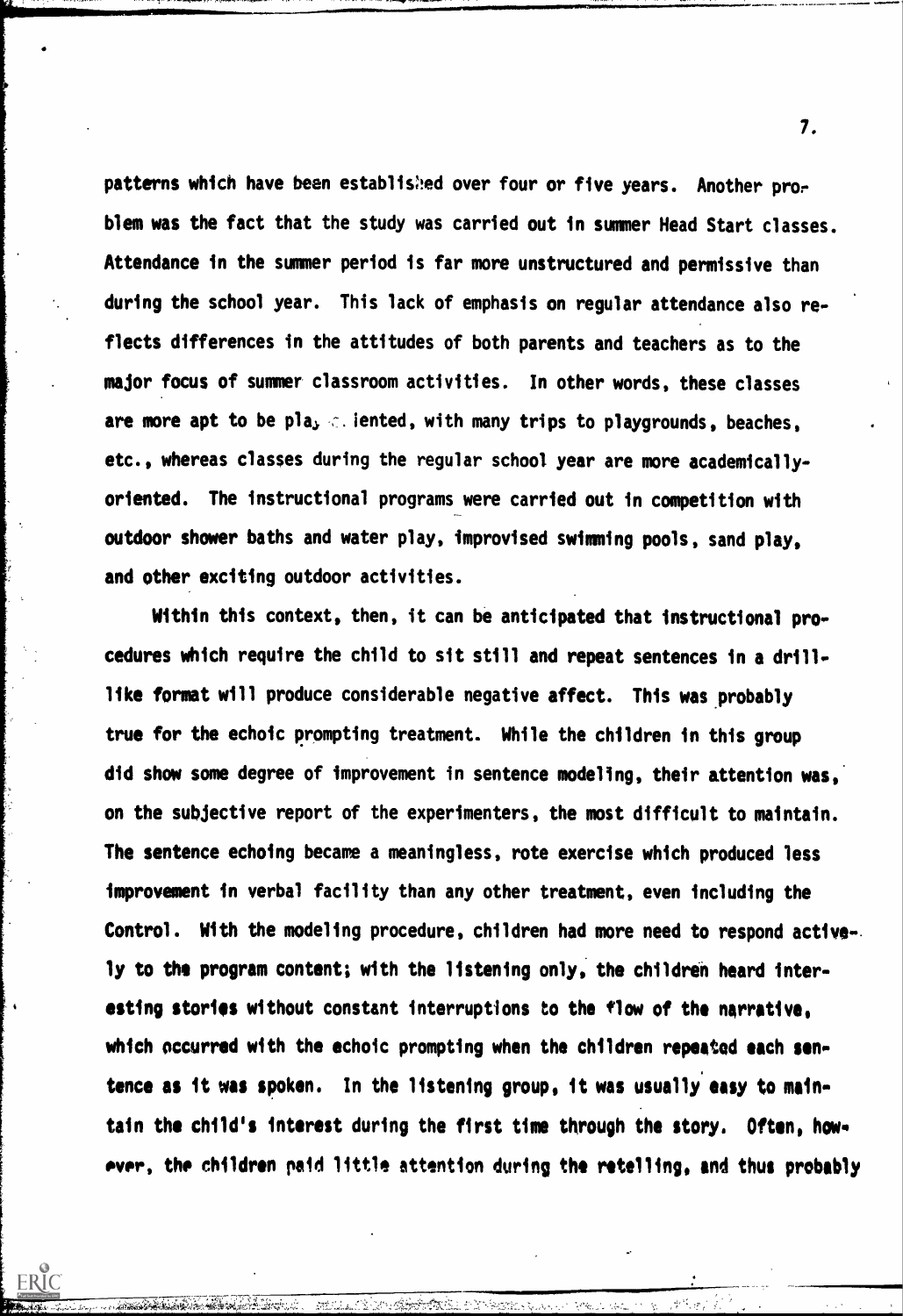most of the learning can be attributed to the first exposure. (It would be interesting to see if a program which did not attempt to balance time across treatments would be as effective with this procedure.)

In spite of these problems, and the small number of subjects in each treatment, the study provided some important insights. With respect to the first hypothesis, the results tend to support the value of the parallel prompting or modeling technique. The data provide some basis for confidence that exposure to well-formed sentence models will facilitate the child's production of appropriate sentences on his own, and that this procedure is more effective than asking the child simply to repeat sentences presented to him.

The unexpected finding was that listening, without being required to produce sentences, was almost as effective in the posttest, which required the child to form his own sentences, as the instructional sequence which gave the child experience in modeling. While the differences between the mean scores of the echoic prompting and the listening group were not large enough to provide a statistically-acceptable level of confidence, neither was the difference between the scores of the modeling and the listening groups statistically significant. Thus the effectiveness or limitation of the listening procedure has not been clearly demonstrated and the second hypothesis was not confirmed.

The third hypothesis, with respect to the control group, was also not supported, inasmuch as the echoic prompting technique produced mean scores which . were not significantly different from those of the Control. Finally, the hypothesis with respect to the comparative gains made by girls vs boys was also not supported.

In conclusion, it seems safe to say that instructional procedures which provide experience either in listening to, echoing, or modeling well-formed

ERIC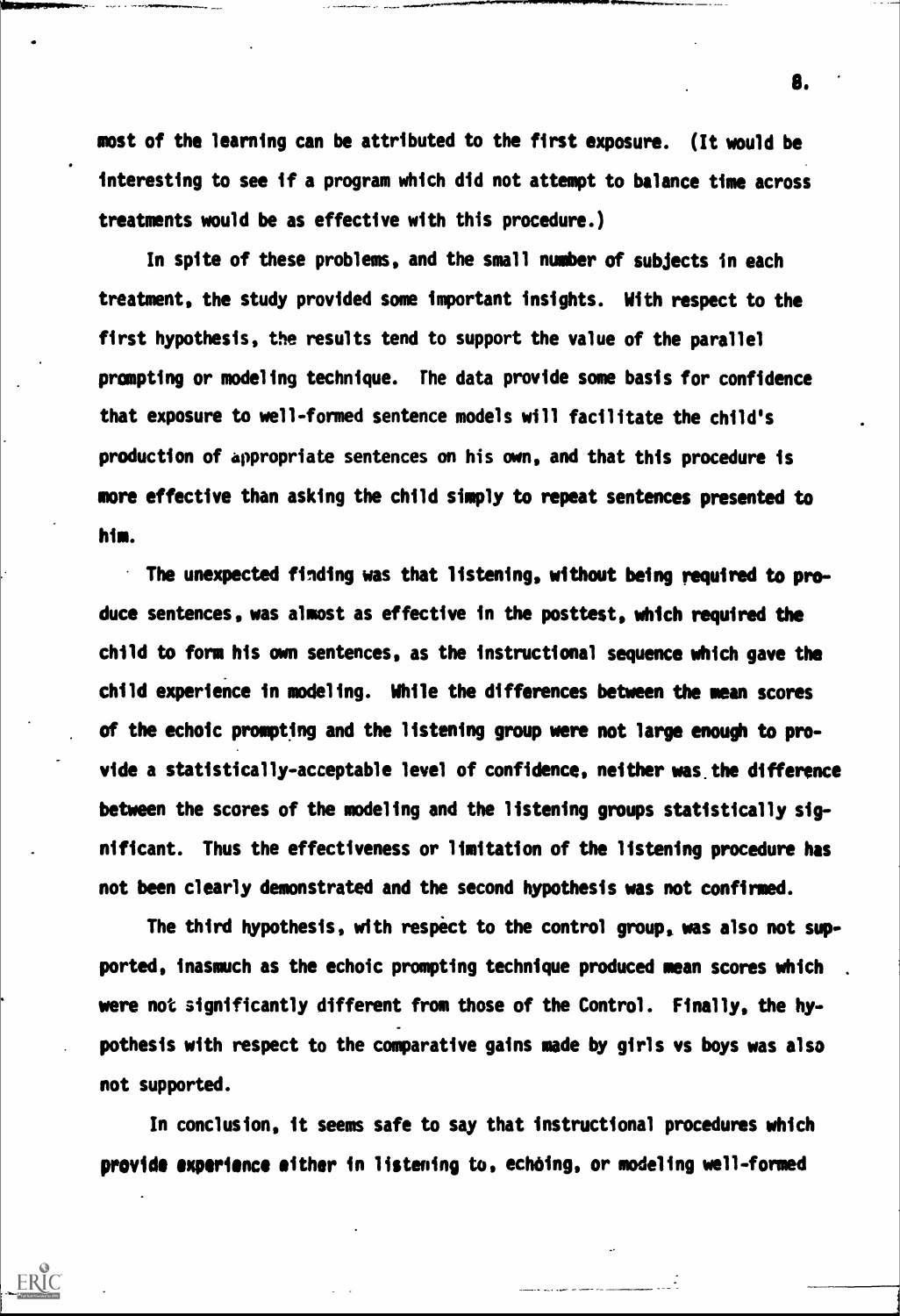sentences do have a facilitating effect on the child's ability to produce appropriate sentences, compared to children who do not have this type of exposure. It also seems safe to say that a procedure which requires repetition in a rote-like or drill setting (echoic prompting) will not be as effective as having the child produce parallel sentences throughout the program or even simply listening to the sentences without speaking. Although it seems logical to assume that children given practice in modeling will subsequently do better in the same task than children who simply sit and listen, the study does not provide sufficient data to firmly support this commonsense inference.

 $ERIC$ 

9.

**NET START**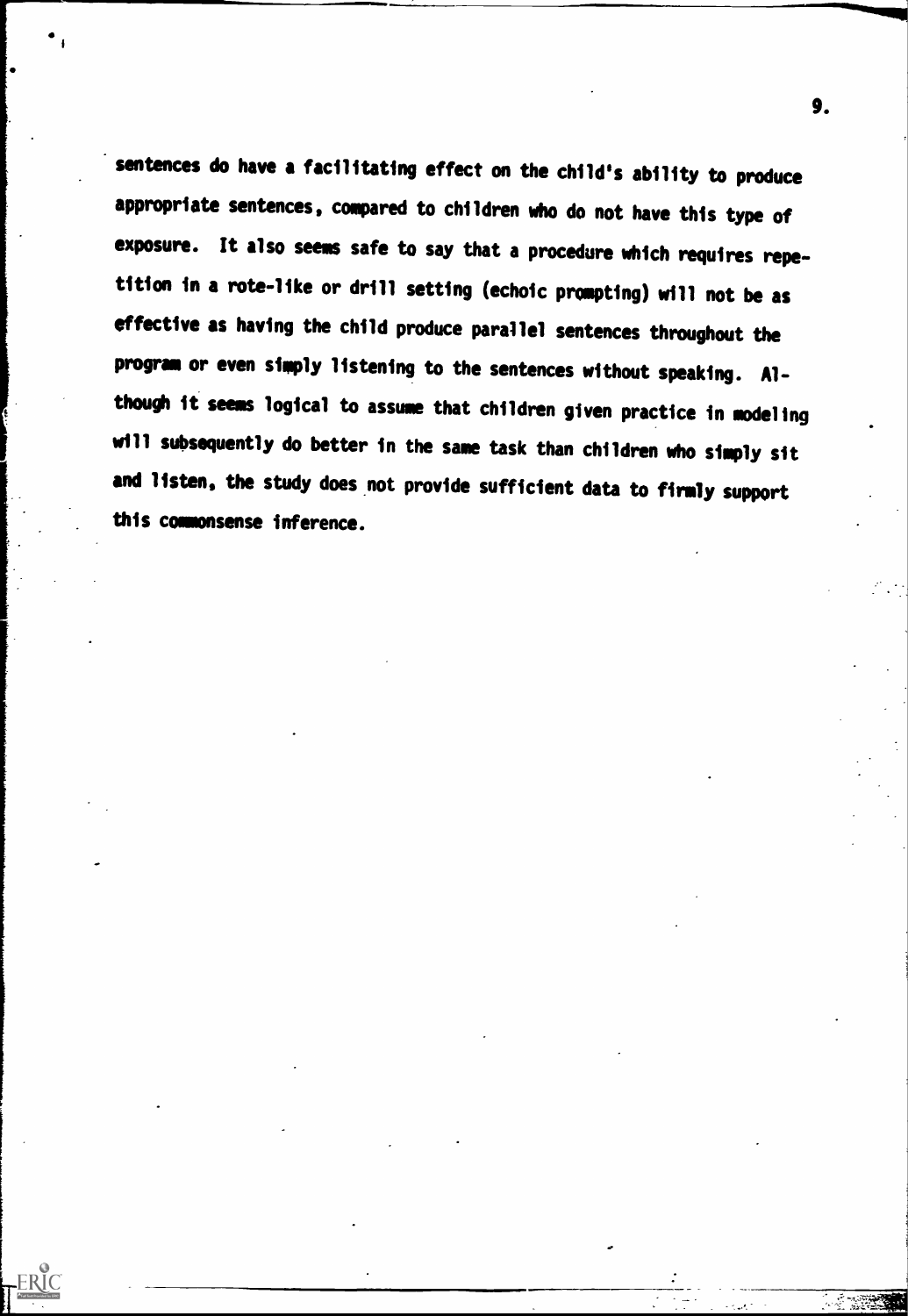#### References

- Anastasi, A., & D'Angelo, R. A comparison of Negro and White preschool children in language development and Goodenough Draw-a-Man I.Q. Journal of Genetic Psychology, 1952, 81, 147-165.
- Ausubel, D. P. How reversible are the cognitive and motivational effects of cultural deprivation? Implications for teaching the culturally deprived child. Urbal Education, 1964, 1, 16-38.
- Beckey, R. E. A study of certain factors related to retardation of speech. Journal of Speech Disorders, 1942, 7, 223-249.
- Bereiter, C., & Engelmann, S. Teaching disadvantaged children in the preschool. Englewood Cliffs, New Jersey: Prentice-Hall, Inc., 1966.
- Bernstein, B. Language and social class. British Journal of Social and Clinical Psychology, 1960, 11, 271-276.
- Bernstein, B. Elaborated and restricted codes: Their social origins and some consequences. American Anthropologist, 1964: 66, 1-34.
- Cazden, C. B. Some'views on subcultural differences in child language. Unpublished manuscript prepared for U. S. Office of Education Grant No. OE 5-10-239, Cambridge, Massachusetts, 1966.
- Coleman, J. S. Equality of educational opportunity. Report of U. S. Department of Health, Education, and Welfare, Superintendent of Documents Catalog No. FS 5.238:38001, U. S. Government Printing Office, Washington, D. C., 1966.
- Deutsch, M. Role of social class in language development and cognition. kmerican Journal of Orthopsychiatry, 1965, 35, 78-88.
- Gussow, J. Language development in disadvantaged children. Information Retrieval Center on the Disadvantaged Bulletin, 1965, 1, No. 5.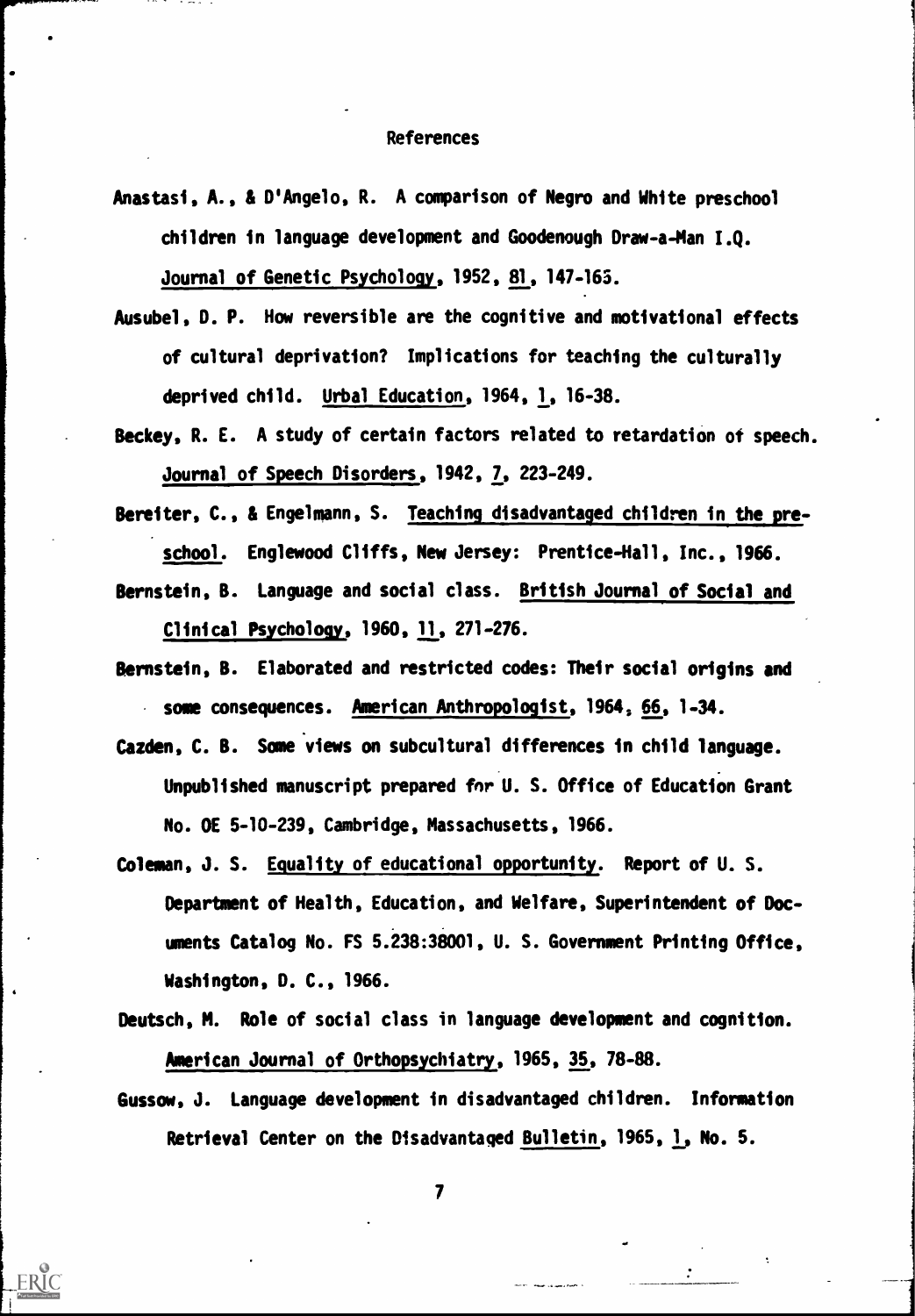Irwin, O. C. Infant speech. The effect of family occupational status and of age on use of sound types. Journal of Speech and Hearing Dtsorders, 1948, 13, 224-226.

 $\mathbf{I}$ 

- Lesser, G. S., Fifer, 6., & Clark, D. H. Mental abilities of children from different social class and cultural groups. Monographs of the Society for Research in Child Development, 1965, 30, 1-114.
- Loban, W. D. The language of elementary school children. Research Report No. 1, Champaign, Illinois, National Council of Teachers of English, 1963..
- Stodolsky, S. S., & Lesser, G. S. Learning patterns in the disadvantaged. Paper prepared for the conference on Bio-Social Factors in the Development and Learning of Disadvantaged Children, New York, 1967.
- Templin, M. C. Certain language skills in children. Minneapolis: University of Minnesota Press, 1957.

 $ERIC$ 

Thomas, D. A. Oral language, sentence structure and vocabulary of kindergarten children living in low socioeconomic urban areas. Unpublished doctoral dissertation, Detroit, Michigan, Wayne State University, 1962.